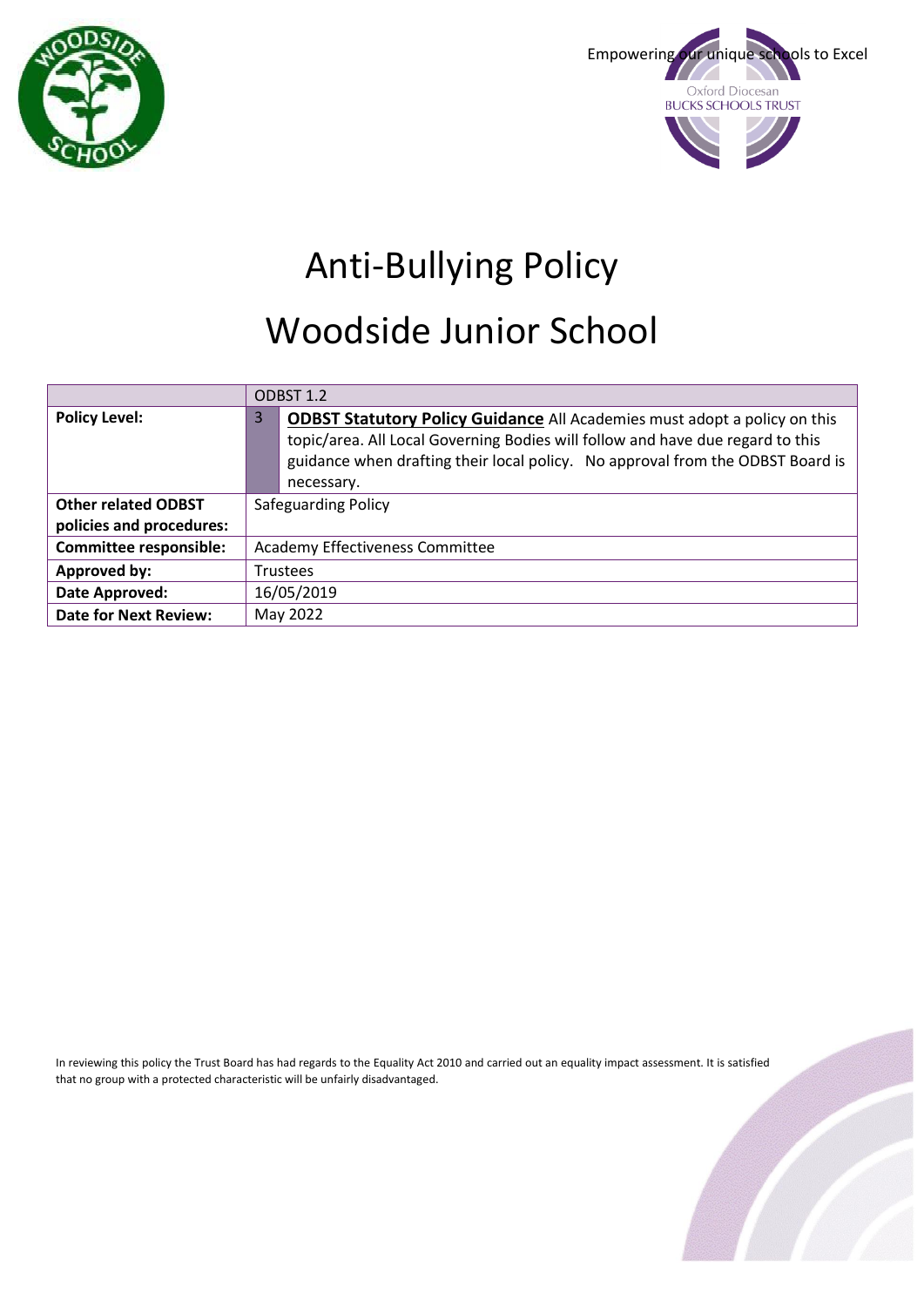The Trust is committed to providing a caring, friendly and safe environment for all of our pupils so they can learn in a relaxed and secure environment. Bullying of any kind is unacceptable at our schools. If bullying does occur, all staff and pupils should say and know that incidents will be dealt with promptly and effectively.

#### **Our vision, values and aims**

Woodside School takes great pride in its schools' friendly and approachable ethos. This considerate behaviour is encouraged at all times in our school. We also celebrate the fact that everyone in our community may be different and have different points of view, not that they are better or worse than anyone else.

Woodside Junior School aims to be a safe, friendly and secure place for each pupil to learn and thrive, but this cannot be so for any individual who is in any way bullied. The school's objective is to promote and encourage the maintenance of a friendly atmosphere where pupils are empowered to talk openly about bullying, know what it is and the range of bullying behaviours, understand its impact on others and where and how to source support, guidance and resolution

#### **What is Bullying?**

Woodside Junior School understands bullying as 'purposeful *and repeated actions conducted by an individual or group and directed against an individual who cannot defend him/herself in the situation'*.

Bullying can take different forms:

- Verbal bullying: name calling, use of threatening or provocative language etc.
- Psychological bullying: excluding an individual from group play, refusing to talk to or even acknowledge an individual, lying, fake rumours and spreading gossip, encouraging others to turn against someone, leaving someone out constantly and encouraging others to do the same, socially excluding someone, damaging someone's social reputation or social acceptance, using humiliating nicknames and continuing when asked to stop
- **Physical bullying: hitting, kicking, grabbing an individual, taking or hiding another's property etc.**
- Homophobic bullying: bullying when people behave or speak in a way which makes someone feel bullied because of their actual or perceived sexuality. People may be a target of this type of bullying because of their appearance, behaviour, physical traits or because they have friends or family who are lesbian, gay, bisexual, transgender, or questioning or possibly just because they are seen as being different.
- On-line or cyber bullying: Cyber bullying is any form of bullying which takes place online or through smartphones and tablets and includes social networking sites, messaging apps, gaming sites, chat rooms; sharing pictures, videos or personal information without the consent of the owner and with the intent to cause harm or humiliation; hacking into someone's email, phone or online profiles to extract and share personal information, or to send hurtful content while posing as that person; creating dedicated websites that intend to harm, make fun of someone or spread malicious rumours and intimidation to send images of a private or sexual nature.
- Sexual bullying: behaviour, physical or non-physical, where sexuality or gender is used as a weapon against another, behaviour which degrades someone, singles someone out by the use of sexual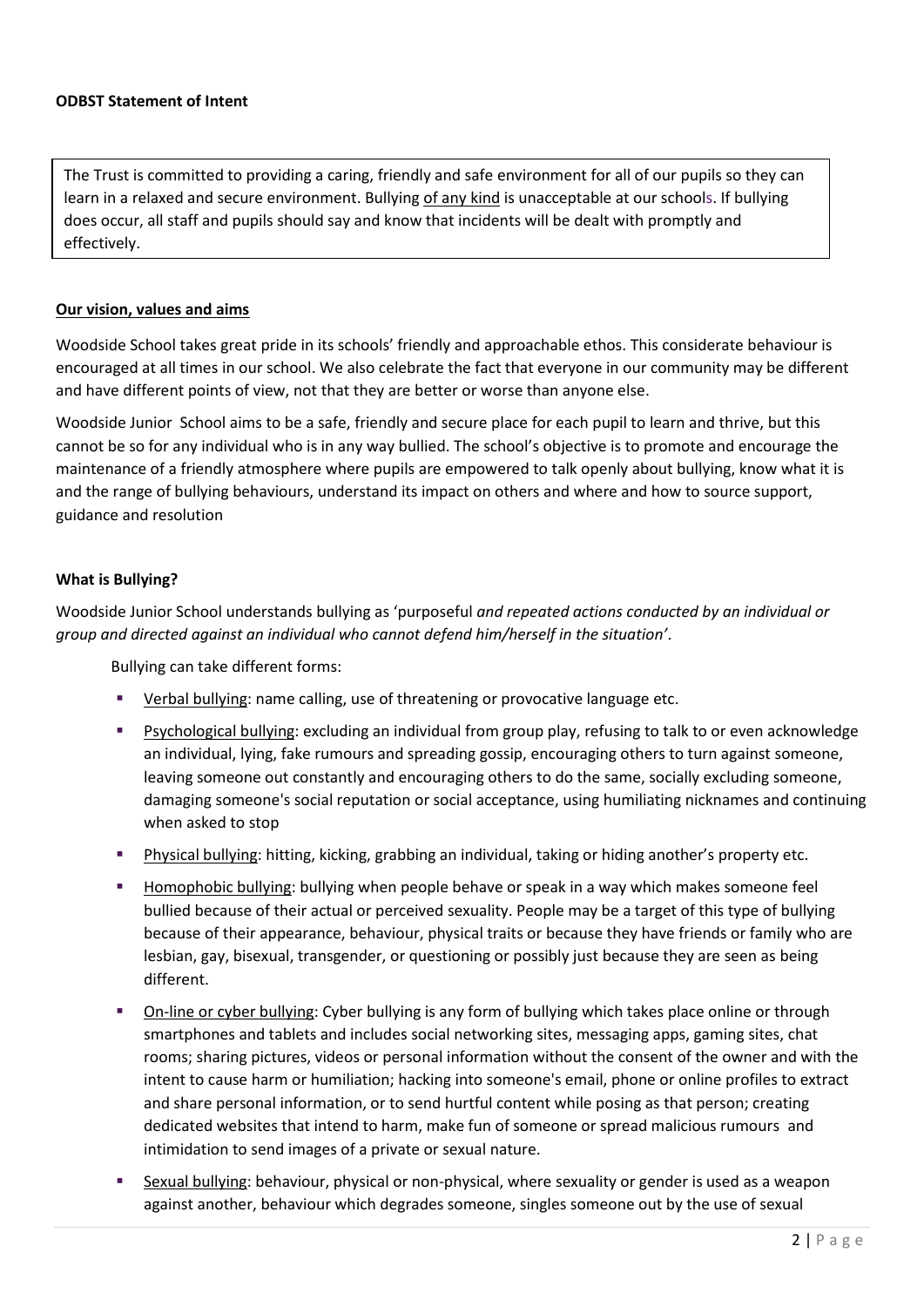language, gestures or violence, victimising someone for their appearance, the pressure to act promiscuously and to act in a way that makes others uncomfortable.

Bullying can be:

- Racist: Bullying based on ethnicity, skin colour, language, religious or cultural practices.
- **Homophobic: Discrimination based on sexuality and/or gender identity.**
- Sexual: Unwelcome sexual advances or remarks that are intended to cause offence, humiliation or
- **Intimidation: This could include pressure to send images of a sexual nature.**
- Disability: The bullying of those who have special educational needs and disabilities.
- Based on 'difference': Bullying based on any real or perceived difference. This can include, but is not limited to factors surrounding the way someone looks or dresses, hobbies and interests, family set up,
- social behaviour.

What is NOT bullying?

- One-off incidents: Bullying is persistent and repetitive, and generally fits a pattern of behaviour. However, there will be occasions when a one-off incident is so significant that it causes long term effects and is therefore categorised as bullying. One example may be extreme public humiliation that deters someone from engaging in discussions or social events.
- Mutual conflict: A disagreement, argument or fight in which both parties have equally participated and where there is no imbalance of power.

## **Aims**

Woodside Junior School acknowledges that bullying does happen from time to time in our school. It would be unrealistic to claim that it does not. However, it is our aim to:

- To ensure a secure and happy environment free from threat, harassment, discrimination or any type of bullying behaviour.
- To create an environment where all are treated with dignity and respect and where all members of the school community understand that bullying is not acceptable.
- To ensure a consistent approach to preventing, challenging and responding to incidents of bullying that occur.
- To inform pupils and parents of the school's expectations and to foster a productive partnership which helps to maintain a bullying-free environment.
- To outline our commitment to continuously improving our approach to tackling bullying by regularly monitoring and reviewing the impact of our preventative measures.

## **Objectives**

Woodside Junior School holds this anti-bullying policy to show that:

- All allegations of bullying will be carefully investigated.
- **Pupils, parents and staff will be encouraged to talk openly about the issue.**
- As part of the curriculum, greater understanding of bullying in all its forms will be developed.
- Children will be taught strategies to help them deal with bullying situations which they may encounter.
- Staff will respond calmly and consistently to allegations or incidents of bullying.
- The school will protect and support all parties during academy/extra-curricular time and on academy premises whilst issues are resolved.

## **Whole School Strategies to minimise Bullying**

At Woodside Junior School our strategies to minimise bullying include:

■ A regular programme of PSHE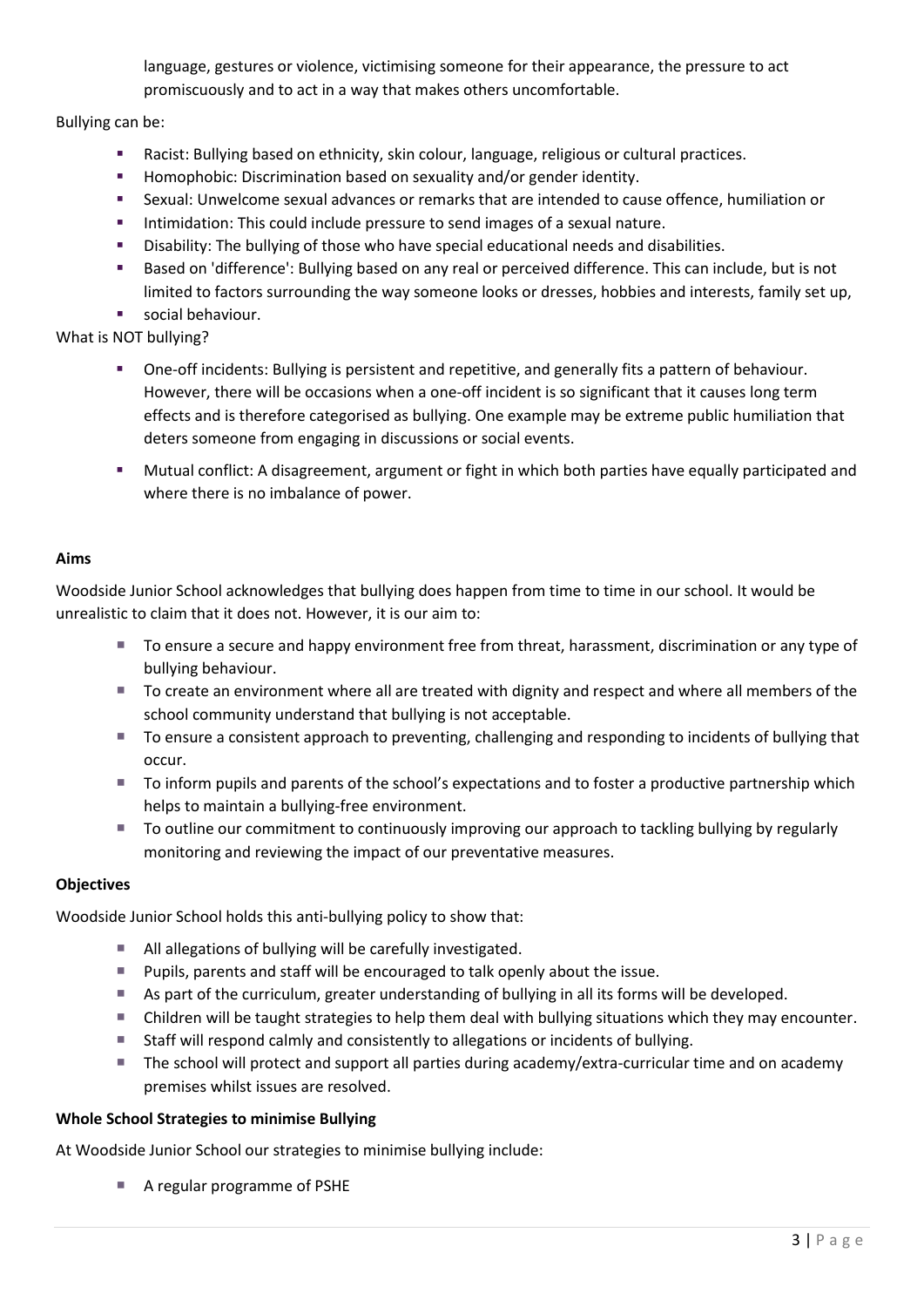- Regular Teacher Class discussion take place e.g. during circle time, dealing with friendship / playtime issues.
- **Peer support to is strongly emphasised: with children taught how to effectively support a bullied** friend/peer and how to resist "joining in" with bullying.
- Children suffering from bullying will be encouraged to keep diaries to share with staff/parents.
- A school Anti-Bulling Code is in use, giving clear advice to children on what to do if you are a witness or a victim of bullying.
- **Peer mediators are present during break and lunchtimes to help children negotiate any friendship issues**

#### **How Woodside Junior School will responds to specific allegations of bullying**

Children will know **whom** to talk to. In the first instance this will usually be their class teacher, but it could also be:

- Another teacher known to them.
- A Learning Support Assistant.
- A Midday Supervisor.
- Key Stage Leader
- Deputy Headteacher
- Headteacher

The children should be given every opportunity to report the bullying in the first instance, but it will be the class teacher who will follow up allegations. Therefore, any other adult in receipt of information should feed back to the class teacher as soon as possible.

The class teacher will take steps to discuss the problem with the bullies to establish the situation and talk through any issues. An early resolution is sought using these tactics.

Both bullied and bullying parties should be informed that the situation is being monitored by the class teacher/s concerned.

If there is no improvement, or further bullying occurs, the parents of the bullying child should be contacted in order to come into school to discuss the problem and to make clear that a zero-tolerance policy is being adhered to.

If further bullying takes place, the school's behaviour, rewards and sanction policy should set out what the school's next steps will be.

As a result of the discussion clear expectations are laid down as to:

- Expected behaviour and attitudes.
- Strategies to support the bullied child, including who they can turn to and when
- Who they can turn to, and when.
- the arrangements for beginning/ending lessons, lunchtimes, starting and ending of the day?

Individual circumstances will determine the precise arrangements to be made.

Support is given to the perpetrator to raise their self-esteem and develop appropriate social skills e.g.: alternative provision at lunch time for a given period to ensure they do not pose a threat.

## **Recording & Reporting**

At Woodside Junior School, we record bullying at all stages in CPOMS, together with the action taken. This is transferred with the child from class to class. This may be transferred at transition to the next phase of the child's education.

Woodside Junior School reports on incidents of bullying and of racist and homophobic, biphobic or transphobic (HBT) bullying to Governors and Trustees.

We ensure that pupils know how to report incidents of HBT bullying and that all reports are taken seriously and appropriately logged. The log should be monitored and analysed so that any patterns are identified and any necessary further measures are put in place to prevent HBT bullying. Systems for monitoring and analysing incidents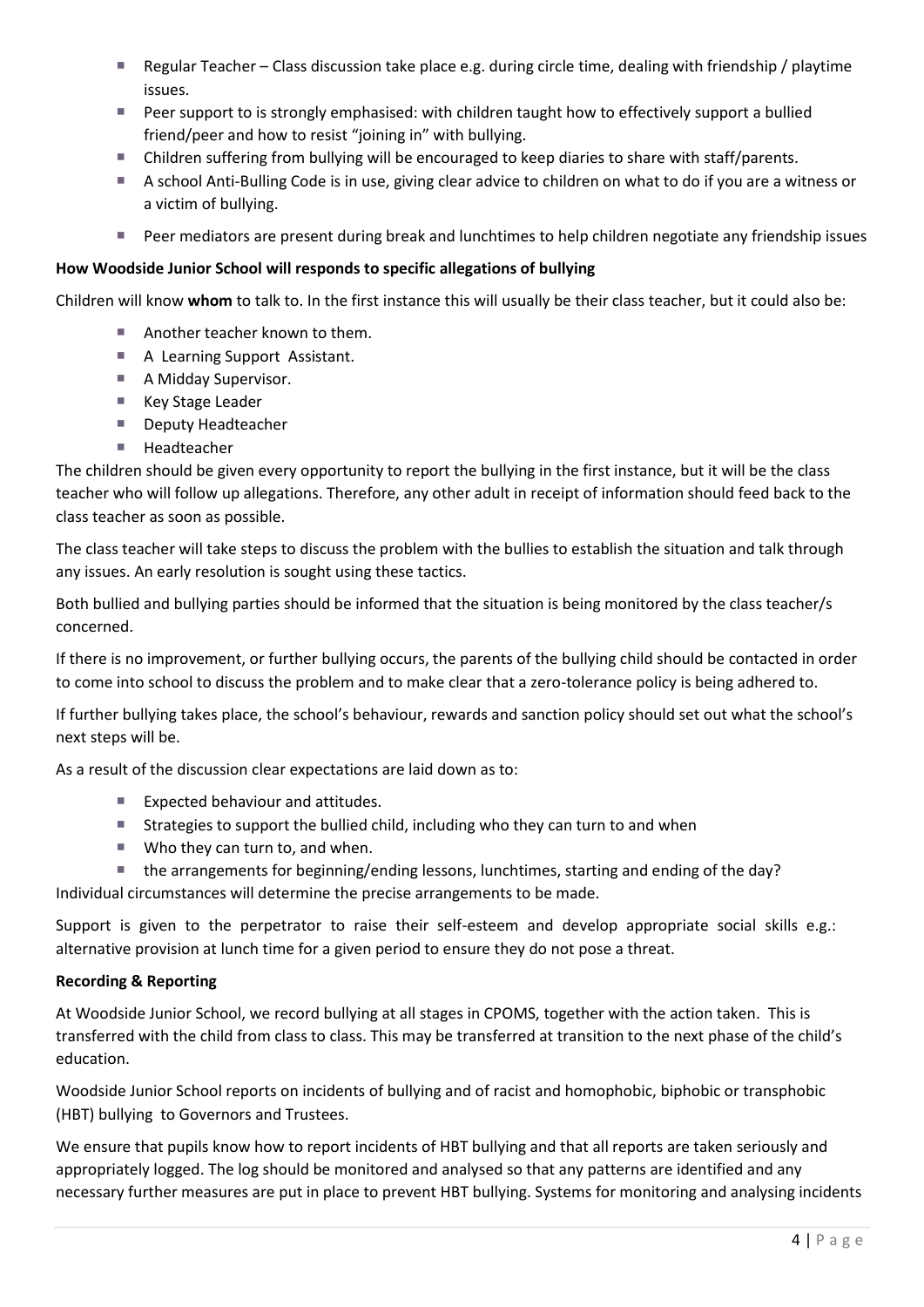of bullying should include homophobic, biphobic and transphobic bullying as separate categories. Templates for report forms and incidents logs can be found in the appendices.

When bullying has been reported, the following actions will be taken:

- Staff will record the bullying centrally on CPOMS
- Key Stage Leaders will monitor incident reporting forms and information recorded on CPOMS analysing the results.
- Key Stage Leaders will produce termly reports summarising the information which the headteacher will report to the governing body.
- Support will be offered to the target of the bullying from the class teacher or any other appropriate member of staff.
- Staff will proactively respond to the bully who may require support from the class teacher or any other appropriate member of staff.
- Staff will assess whether parents and carers need to be involved.
- Staff will assess whether any other authorities (such as police of local authority) need to be involved, particularly when actions take place outside of school.

## **Roles & Responsibilities**

- All staff at Woodside Junior School have a responsibility for implementing this policy and dealing appropriately with incidents that are brought to their attention.
- Headteacher / Deputy Headteacher will manage bullying in the school, provide support for staff, provide guidance on curriculum development to ensure bulling is a taught element of the school's work and ensure appropriate training is provided for all staff.
- The Headteacher is responsible for ensuring the policy is implemented consistently and effectively.
- The impact of this policy will be monitored by governors through regular audit of records of serious incidents and alleged bullying during school visits. The outcome of this monitoring will be reported to Local Governing Bodies and will impact on future development of associated policies and practice.

## **Entitlement and Inclusion**

All pupils, whatever their ability, gender, race, religion, size or weight are entitled to feel safe and have full and equal access to provision both during the school day and during extracurricular activities. All pupils have the right to be listened to and fairly treated if they report or are accused of bullying.

## **Raising awareness / Staff training**

Information about the school's bullying strategy/policy must be made available to parents on the school's website and on request.

Woodside Junior School will take part in regular anti-bullying activities such as: 'Anti-bullying Week' to highlighting positive behaviours and attitudes.

New staff should be inducted into the school's safeguarding and anti-bullying procedures on arrival. This training should be refreshed for the whole staff every two years.

## **Review**

The policy will be reviewed every three years or earlier if relevant. The relevant body will monitor any concerns or complaints raised in relation to the policy on a similar triennial basis.

## **Links to Other Policies**

- **Behaviour Policy**
- Safeguarding Policy
- Complaints Policy
- **PSHE Policy**
- E-Safety & ICT Acceptable Use Policy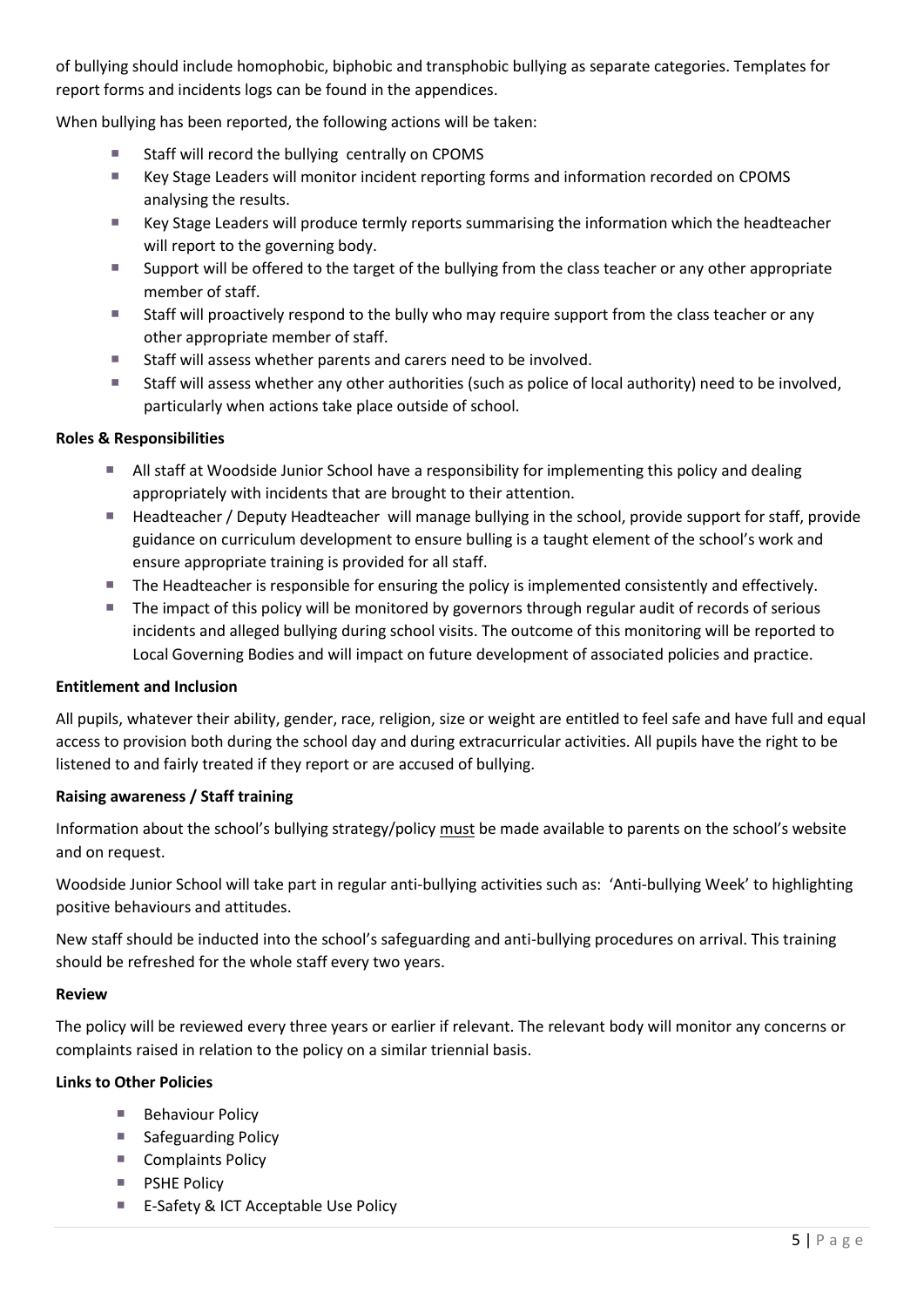#### **Delegation**

The relevant body has chosen to delegate its functions to Local Governing Bodies and Headteachers as set out in this policy.

#### **Appendix A**

#### **Bullying and prejudice related incidents report form template for all support staff**

Every bullying or prejudice-related incident should be recorded on a form such as this or directly on the school database. The categories on the form should match the categories for selection on the central log/data.

If you are unsure of the category (for example, whether it is homophobic or biphobic bullying) then you can tick all.

| 1. Staff Details                                                                                                                              |                         |                                                                   |                      |                     |  |
|-----------------------------------------------------------------------------------------------------------------------------------------------|-------------------------|-------------------------------------------------------------------|----------------------|---------------------|--|
| <b>Date completing Form</b>                                                                                                                   |                         |                                                                   |                      |                     |  |
| Name of staff                                                                                                                                 |                         |                                                                   |                      |                     |  |
| After completing this form it should be handed to Headteacher                                                                                 |                         |                                                                   |                      |                     |  |
| <b>2 Details of Incident</b>                                                                                                                  |                         |                                                                   |                      |                     |  |
| <b>Bullying: Nature of</b>                                                                                                                    | ப                       | Physical (e.g. hitting, kicking, pushing or                       |                      |                     |  |
| incident: Tick all that                                                                                                                       | ப                       | inappropriate/unwanted physical contact                           |                      |                     |  |
| apply                                                                                                                                         | ப                       | Verbal (e.g. name calling, ridicule, comments)                    |                      |                     |  |
|                                                                                                                                               | ப                       | Cyber (e.g. messaging, social media, email)                       |                      |                     |  |
|                                                                                                                                               |                         | Emotional/indirect/segregation (e.g. excluding someone, spreading |                      |                     |  |
|                                                                                                                                               | rumours)                |                                                                   |                      |                     |  |
|                                                                                                                                               | ப                       | Visual/written (e.g. graffiti, gestures, wearing racist insignia) |                      |                     |  |
|                                                                                                                                               | ⊔                       | Damage to personal property                                       |                      |                     |  |
|                                                                                                                                               |                         | Threat with a weapon                                              |                      |                     |  |
|                                                                                                                                               |                         | Theft or extortion                                                |                      |                     |  |
|                                                                                                                                               | ⊔                       | <b>Persistent Bullying</b>                                        |                      |                     |  |
|                                                                                                                                               |                         | Prejudice related incident                                        |                      |                     |  |
| Form of bullying or                                                                                                                           | □                       | $Race - racist$ bullying                                          |                      |                     |  |
| incident:                                                                                                                                     |                         | Sexual orientation - homophobic sexual orientation - biphobic     |                      |                     |  |
|                                                                                                                                               | ப                       | Special educational needs (SEN) or Disability                     |                      |                     |  |
|                                                                                                                                               | <b>Culture or class</b> |                                                                   |                      |                     |  |
|                                                                                                                                               |                         | Gender identity - transphobic                                     |                      |                     |  |
|                                                                                                                                               | ш                       | Gender - sexist bullying                                          |                      |                     |  |
|                                                                                                                                               |                         | <b>Appearance or health conditions</b>                            |                      |                     |  |
|                                                                                                                                               |                         | <b>Religion or Belief related</b>                                 |                      |                     |  |
|                                                                                                                                               |                         | Related to home or other personal circumstances                   |                      |                     |  |
|                                                                                                                                               |                         | Other or non-specific                                             |                      |                     |  |
|                                                                                                                                               |                         |                                                                   |                      |                     |  |
| Details of those involved: record all involved, whether adults, pupils, visitors from the school<br>community and from external organisations |                         |                                                                   |                      |                     |  |
|                                                                                                                                               | Name:                   | <b>Age/Year Group</b>                                             | <b>Class teacher</b> | Other: Gender, SEN, |  |
|                                                                                                                                               |                         |                                                                   |                      | disability, BME     |  |
| <b>Target of bullying</b>                                                                                                                     |                         |                                                                   |                      |                     |  |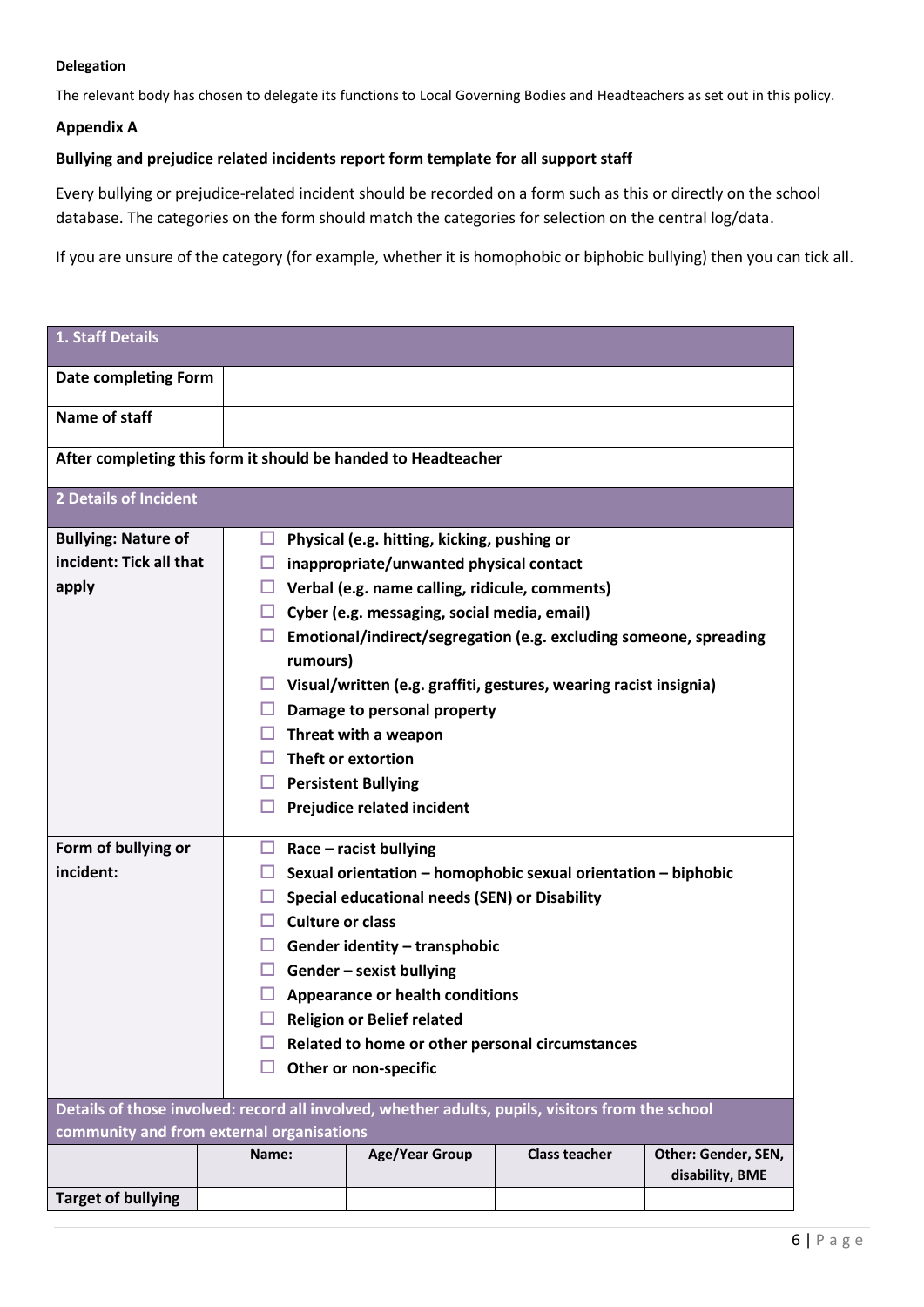| incident                   |                         |  |
|----------------------------|-------------------------|--|
| Person                     |                         |  |
| <b>Responsible for</b>     |                         |  |
| bullying incident          |                         |  |
| <b>Details of Incident</b> |                         |  |
| Date:                      | <b>Place &amp; Time</b> |  |
| Witnesses:                 |                         |  |
| Repeat incident or         |                         |  |
| serious incident           |                         |  |
| Any relevant               |                         |  |
| supporting                 |                         |  |
| information                |                         |  |
| (witness accounts,         |                         |  |
| screen grabs etc)          |                         |  |
| <b>Action taken:</b>       |                         |  |
|                            |                         |  |
|                            |                         |  |
|                            |                         |  |
| <b>Details of others</b>   |                         |  |
| involved or                |                         |  |
| notified                   |                         |  |
| <b>Actions for follow-</b> |                         |  |
| up                         |                         |  |
|                            |                         |  |
|                            |                         |  |
| <b>Review Date:</b>        |                         |  |
| Signature:                 |                         |  |